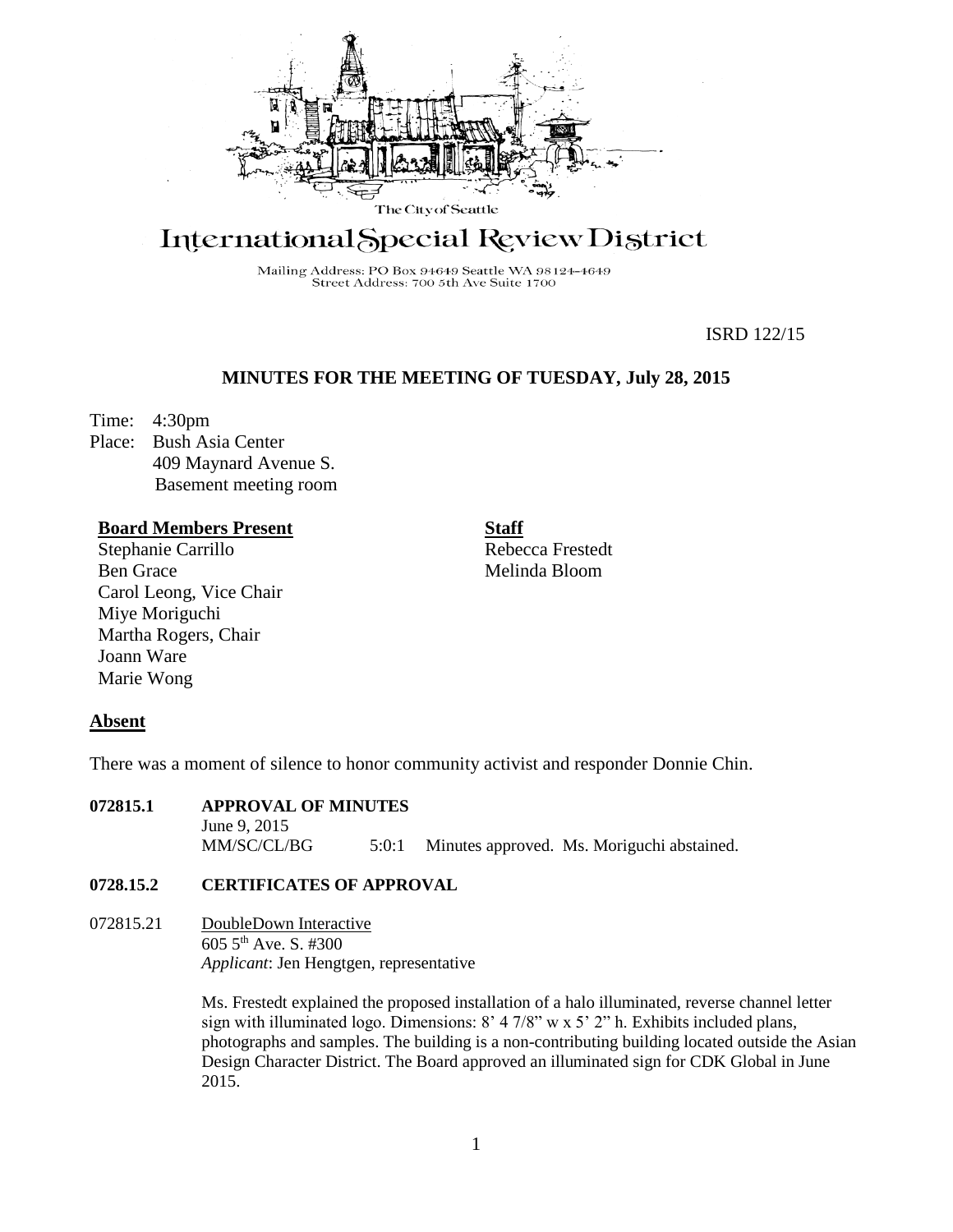Applicant Comment:

Carole Alexander, Western Neon, explained they would use reverse pan channel letters. She said that only the aluminum letter painted white will be seen; letters will be mounted into grout. She said the building is not historic. She explained that DoubleDown is an interactive, social networking, gaming company. She said that the letters will be halo lit at night for a subtle pretty look on the brick; LED lamps will be 6500 Kelvin. She said the proposed sign is smaller than the Cobalt sign.

Ms. Rogers said that 6500 Kelvin looks very blue.

Ms. Alexander said that most are more yellow but the LEDs are being made warmer. She said that it will be a very white light and look less blue against the brick. She said that to make it visible, they need contrast. She said that 6500 Kelvin is the norm for lighted signs. She said it will have a paper white appearance.

Public Comment: There was no public comment.

Board members did not express any concerns about lighting and they determined they had enough information to make a decision.

Action: I move that the International Special Review District Board recommend approval of a Certificate of Approval for signage, as proposed.

This action is based on the following:

#### **The proposed work meets the applicable sections of the International Special Review District Ordinance and District Design Guidelines:**

**SMC 23.66.030 – Certificates of approval – Application, review and appeals SMC 23.66.338 – Signs**

**ISRD Design Guidelines for Awnings and Canopies, Façade Alterations, Security & Signs II. Design Guidelines for Signs**

- **A. Buildings with Multiple Tenants**
- **C. Internally light signs in all locations.**

**Secretary of the Interior Standard #10**

MM/SC/BG/MM 6:0:0 Motion carried.

072815.22 Hing Hay Co-Works 409B Maynard Ave. S. – Bush Hotel *Applicant:* Ching Chan, SCIDPDA

*Ms. Carrillo arrived at 4:50 pm.*

Ms. Frestedt explained the proposed installation of a wooden blade sign, attached to a metal stanchion. Dimensions: 24" w x 27" h. Exhibits included plans, photographs and samples. She said the building is a contributing building located within the Asian Design Character District. A Certificate of Approval was issued for use in July 2014.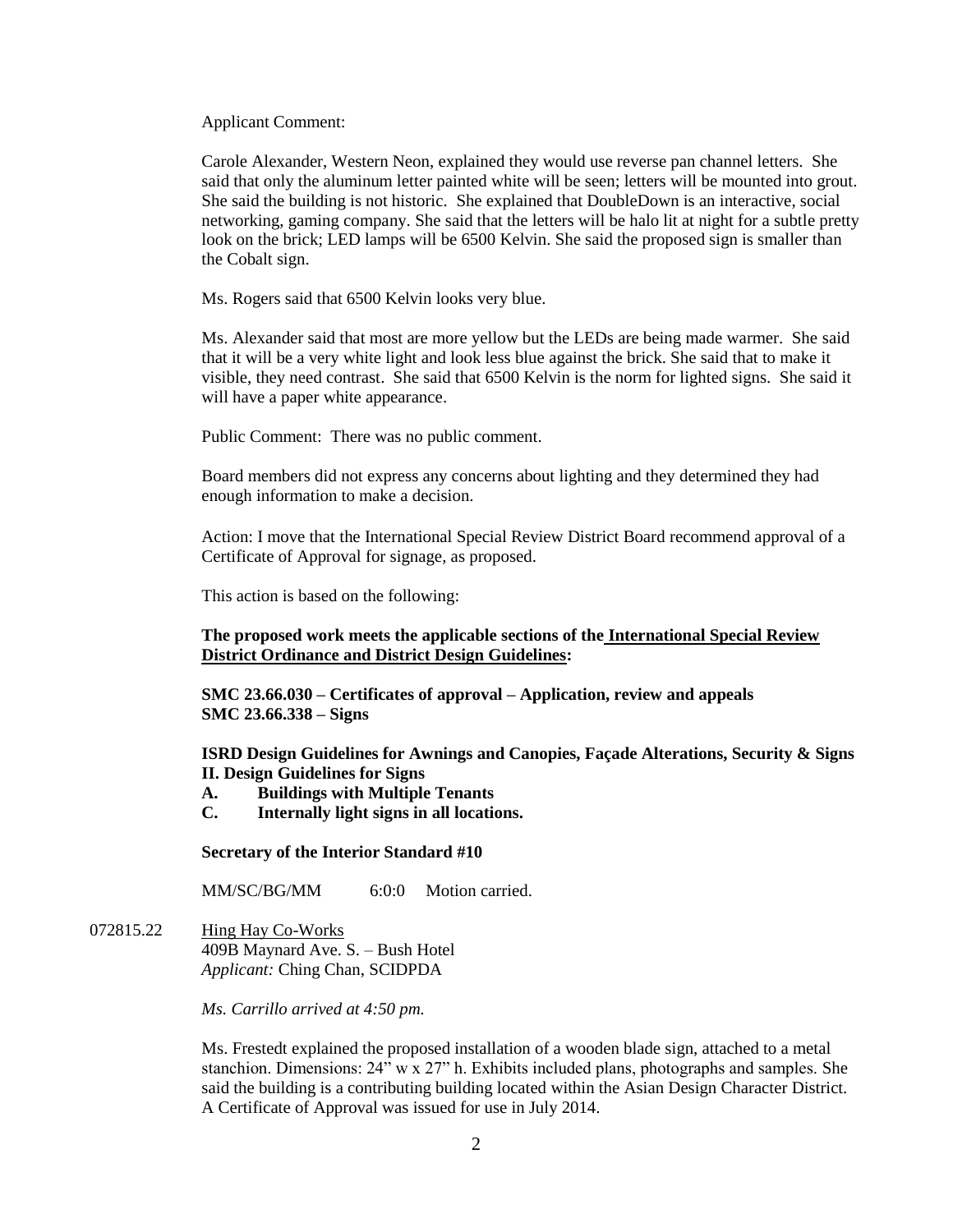Applicant Comment:

Quang Nguyen, SCIDPDA, provided an overview of the collaborative workspace; he noted the  $3800$  sq ft space can accommodate  $30 - 40$  people. He provided a photo showing where the sign will be located. He said the sign will be 8' above grade and will protrude 30" from the building. He said that two metal tubes will hold the sign; he said the signs will be held up by two 6" plates. He said the material will be wood, with a burned logo to create a natural look to match the design of the interior. There will be no paint or illumination. He said that a protective coating will be applied. He said there is precedence for blade sign on building and noted the Dim Sum King blade sign. He said that if they have funding they may add lights but they would be as low profile as possible.

Ms. Rogers asked if they had considered installing it higher.

Mr. Nguyen said that they did but architectural elements are in the way so they sited it lower.

Ms. Ware asked how the wood will touch the pipes.

Mr. Nguyen said it will be screwed in; they will cover screws. He said they have a lot of people come in thinking they are the post office.

Public Comment: There was no public comment.

Board members determined they had enough information to make a decision.

Action: I move that the International Special Review District Board recommend approval of a Certificate of Approval for signage, as proposed.

This action is based on the following:

#### **The proposed work meets the applicable sections of the International Special Review District Ordinance and District Design Guidelines:**

**SMC 23.66.030 – Certificates of approval – Application, review and appeals SMC 23.66.338 – Signs**

**ISRD Design Guidelines for Awnings and Canopies, Façade Alterations, Security & Signs II. Design Guidelines for Signs**

- **B. Buildings with Multiple Tenants**
- **C. Internally light signs in all locations.**

#### **Secretary of the Interior Standard #10**

MM/SC/CL/BG 7:0:0 Motion carried.

072815.23 Hirabayashi Place 424 S. Main St. *Applicant:* Joann Ware, InterimCDA

> *Mmes. Ware and Wong recused themselves. Ms. Ware is employed by InterimCDA and Ms. Wong is a member of the Legacy of Justice committee, which is helping to inform the artwork.*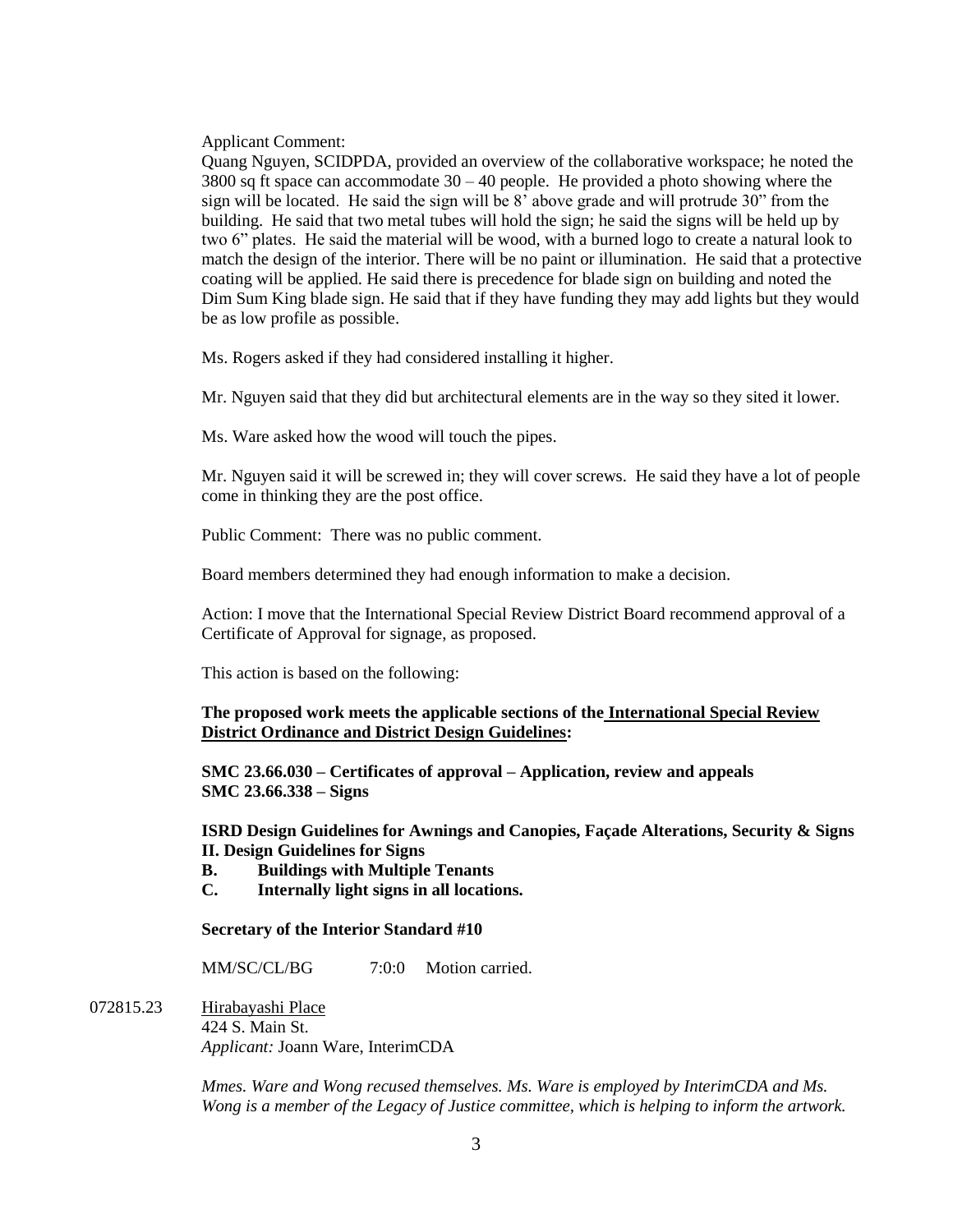Ms. Frestedt explained the proposed revision to exterior paint colors, to include a design by artist Jonathan Wakuda Fischer. Exhibits included plans, photographs and samples. She reported that the building is currently under construction. It is located outside the Asian Design Character District. She said the Board recommended approval for a Certificate of Approval for Final Design in March 2014.

Applicant Comment:

Ms. Ware noted that the addressed had been changed from 424 to 442 to honor the 442 Regiment.

Leslie Morishita, InterimICDA, presented the application. She reviewed the exterior paint colors and the proposed public art. She said the art is part of the Legacy of Justice project. She said they wanted something on the building that would be a readily recognizable expression of Japanese people and culture as well as honor the history of the neighborhood and Japantown (Nihonmachi). She said that orange accent panels – except for those on the top row – will be replaced with indigo blue with a design inspired by traditional Japanese indigo pattern. She said that the golden color will become lighter and the creamy white stays the same. She said that the artist of the large scale pattern works in a melding of Japanese and Western cultures; she said he did the Cherry tree murals in Little Saigon.

Ms. Rogers asked how the panels will be created and if they'll be hand-stenciled.

Ms. Morishita said they would. She said the base panel will be blue and the artist will stencil over that. She said that the stencil will fade in and out; all panels will be different. She said the blue will wrap the panel but the painting will not.

Mr. Grace asked why they had decided not to include the new panels on the top row.

Ms. Ware said they did a rendering and the blue got lost, appeared to float up into the sky. They wanted the panels to frame the building.

Ms. Leong asked about durability.

Ms. Ware said the exterior paint will fade over time with all the colors.

Ms. Morishita said they are looking in to a UV mix into the paint.

Ms. Ware said that if the building is repainted the stenciled design can be replicated.

There was no public comment or further discussion.

Action: I move that the International Special Review District Board recommend approval of a Certificate of Approval for paint colors, as proposed.

This action is based on the following:

## **The proposed work meets the applicable sections of the International Special Review District Ordinance and District Design Guidelines:**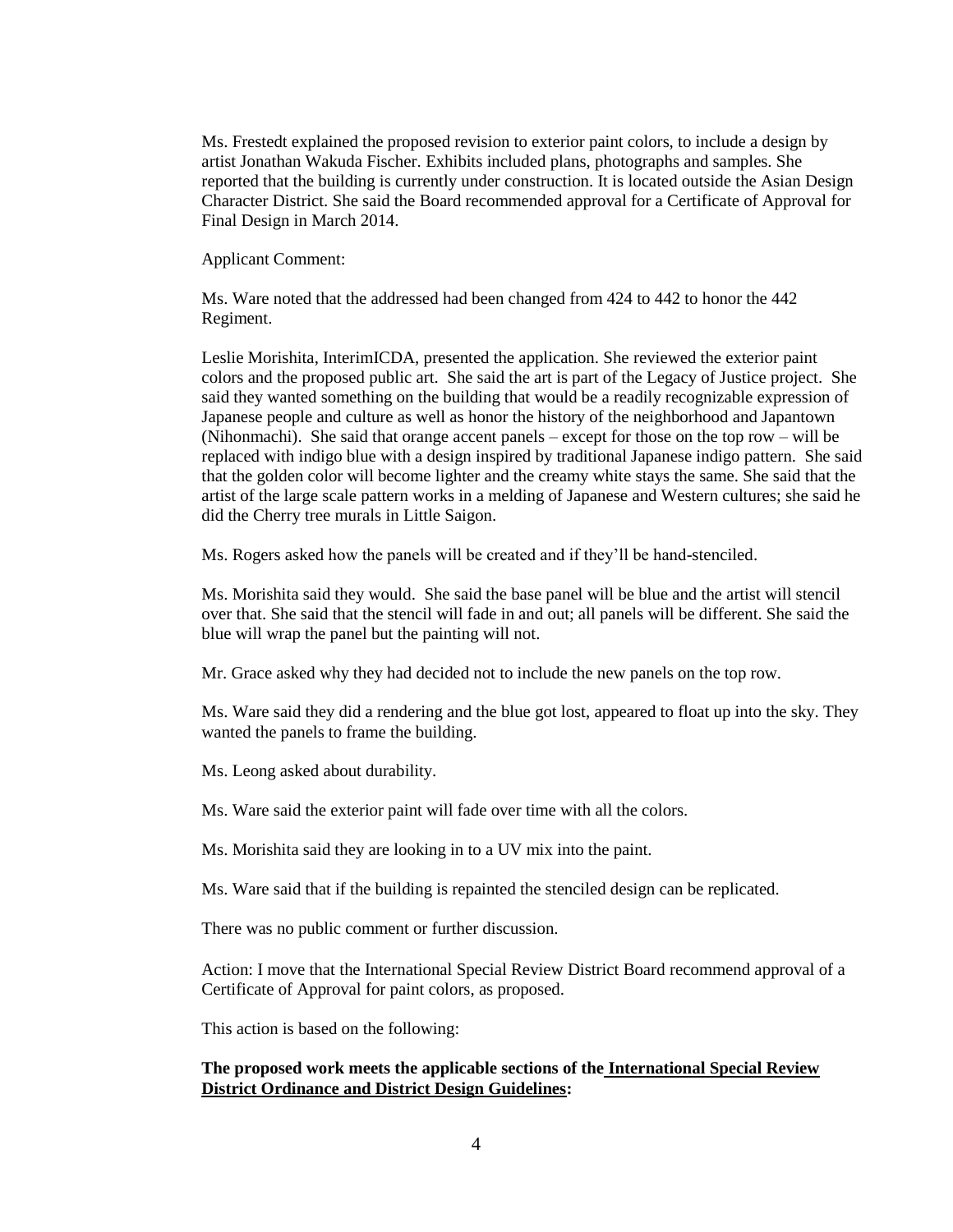**SMC 23.66.030 – Certificates of approval – Application, review and appeals SMC 23.66.336 – Exterior building finishes**

- **A. General Requirements**
- **C. Exterior Building Design Outside of the Asian Design Character District**

#### **Secretary of the Interior Standard #9 & #10**

MM/SC/BG/MM 5:0:0 Motion carried. Mmes. Ware and Wong recused themselves.

Following the application, there was an informational briefing on other Legacy of Justice design elements.

See PowerPoint in DON file.

Ms. Morishita said that there has been a lot of involvement by community members as well as Hirabayashi family members. She provided an overview of elements planned to educate about and honor Gordon Hirabayashi. She provided context of the neighborhood and site. She said that they will work with and get the blessing of the Nissei Veterans Committee. She explained that the 442 Regimental Combat Team was a segregated unit and the most decorated unit in history. She said that most elements will be on the exterior of the building. Proposed elements are:

- "Man from White River", a poem by Larry Matsuda, who was born in Minidoka. It will have three panels made of glass – two with narratives, one with poem;
- "American Patriot", a painting by Roger Shimomura– the poem is a companion to the painting, 10' tall, 2 panels each 4' wide;
- Illuminating History, glass panels with themes around local Japanese-American history;
- In Gordon's Words, quotes inscribed in stone. Pavers path will have quotes, selected through a community process;
- On the interior, there will be a mobile of bow ties and cranes (origami). She said the interior exhibit will be more in depth and will tell the current day relevance of his story. She said it will be in the lobby on the backside of the painting.

Mr. Grace asked about potential vandalism to glass panels.

Ms. Morishita said that they will use tempered glass which is very inexpensive; if damaged they would just replace a panel. She said the building will be completed at the end of the year and then they will add art elements.

Ms. Ware said they plan a soft opening in the spring.

Ms. Rogers said she likes the mix of styles – hand renderings, old pictures, a couple who live in the neighborhood.

Ms. Frestedt said it is elegant and shows what. She said it is nice to see a modern building and form relate to the culture and character of the neighborhood.